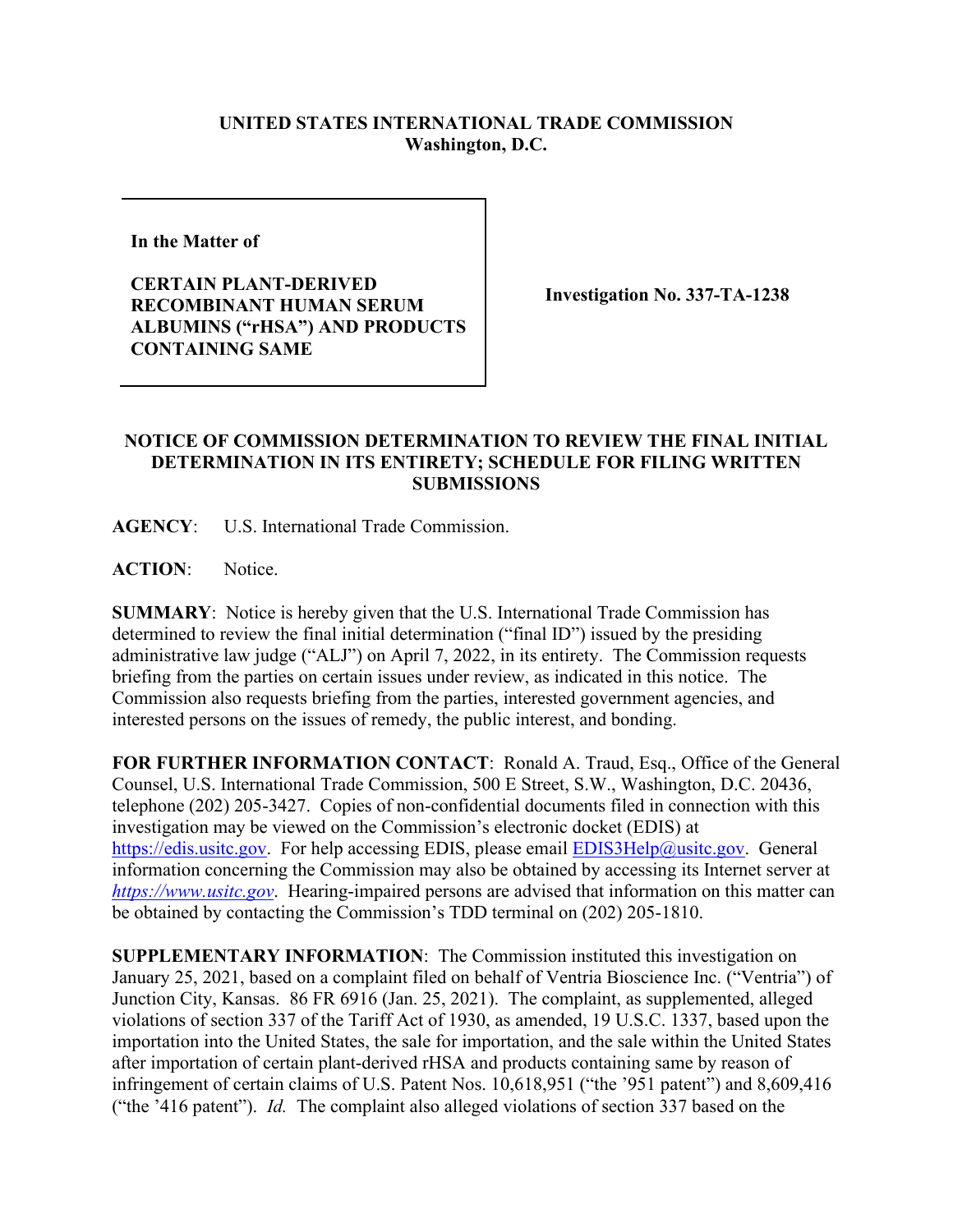importation into the United States, or in the sale of, certain plant-derived rHSA and products containing same by reason of false designation of origin, the threat or effect of which is to destroy or substantially injure an industry in the United States. *Id.* The notice of investigation named four respondents: Wuhan Healthgen Biotechnology Corp. of Wuhan, China ("Healthgen"); ScienCell Research Laboratories, Inc. of Carlsbad, California ("ScienCell"); Aspira Scientific, Inc. of Milpitas, California ("Aspira"); and eEnzyme LLC of Gaithersburg, Maryland ("eEnzyme") (collectively, the "Respondents"). *Id*. at 6917. The Office of Unfair Import Investigations ("OUII") was also named as a party in this investigation. *Id.*

Of the four Respondents named in the notice of investigation, only Healthgen participated in the investigation. ScienCell, Aspira, and eEnzyme were found in default. *See* Order No. 13 (July 28, 2021), *unreviewed by* Comm'n Notice (Aug. 18, 2021). ScienCell, Aspira, and eEnzyme are collectively referred to herein as the "Defaulting Respondents."

Prior to the issuance of the final ID, the investigation terminated as to all asserted claims of the '416 patent, claims 2 and 3 of the '951 patent, and the false designation of origin claims against Healthgen. *See* Order No. 12 (July 16, 2021), *unreviewed by* Comm'n Notice (Aug. 10, 2021); Order No. 29 (Nov. 3, 2021), *unreviewed by* Comm'n Notice (Nov. 29, 2021). The false designation of origin claims against the Defaulting Respondents were not terminated. *See* Order No. 12 at 1. Accordingly, at the time the final ID issued, only claims 1 and 11–13 of the '951 patent remained pending against Healthgen, and only claims 1 and 11–13 of the '951 patent and the false designation of origin (or Lanham Act) claims remained pending against the Defaulting Respondents.

On April 7, 2022, the ALJ issued the final ID, which found that Respondents violated section 337. The ALJ found a violation of section 337 by Healthgen and the Defaulting Respondents as to infringement of the '951 patent and found the requirements of section  $337(g)(1)$  met as to the Lanham Act claim with respect to the Defaulting Respondents.

The final ID included the ALJ's recommendation on remedy, the public interest, and bonding (the "RD"). The RD recommended that, if the Commission finds a violation of section 337, the Commission should issue a limited exclusion order against Healthgen and the Defaulting Respondents, cease and desist orders against the Defaulting Respondents, and impose a 100% bond during the period of Presidential review.

On April 19, 2022, Healthgen filed a petition for review of the final ID. On April 22, 2022, OUII filed a response to Healthgen's petition, and on April 27, 2022, Ventria filed a response to Healthgen's petition.

On May 9, 2022, Ventria and Healthgen filed their public interest comments pursuant to Commission Rule 210.50(a)(4) (19 CFR 210.50(a)(4)). The Commission also received several submissions from third parties in response to the Commission's *Federal Register* notice seeking comment on the public interest. 87 FR 21923–24 (Apr. 13, 2022).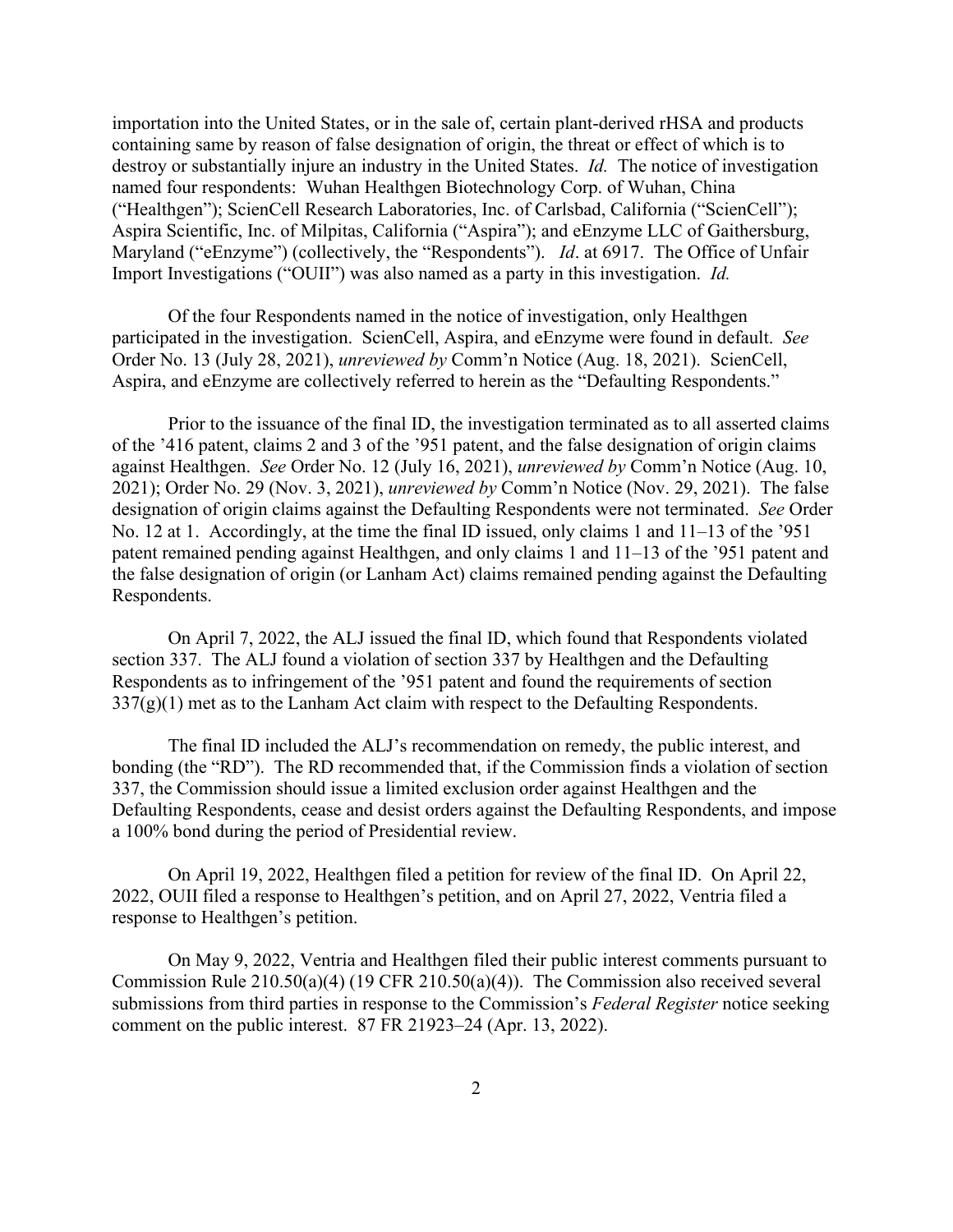Having examined the record in this investigation, including the final ID, the petition for review, and the responses thereto, the Commission has determined to review the final ID in its entirety.

The parties are requested to brief their positions with reference to the applicable law and the evidentiary record regarding the questions provided below:

- (1) Given the construction of aggregated albumin ("non-monomeric albumin (*e.g.*, albumin dimers)"), what distinguishes "non-monomeric albumin" from "monomeric albumin"? How can this distinction be determined from testing data, such as by electrophoresis or chromatographic testing data?
- (2) Given the construction of aggregated albumin ("non-monomeric albumin (*e.g.*, albumin dimers)"), the applicable burdens of proof, and any other relevant considerations, which of the following should be considered within the scope of "aggregated albumin":
	- (a) fragments of native mammalian albumin;
	- (b) the combination of i) one or more recombinant albumins (*i.e*., albumins heterologous or foreign to the transgenic plant producing it) which has the amino acid sequence of a native mammalian albumin or which is a variant, derivative, or fusion protein, and ii) one or more fragments of native mammalian albumin;
	- (c) the combination of two or more fragments of native mammalian albumin;
	- (d) any substance identified via electrophoresis or chromatographic techniques with a molecular weight greater than the molecular weight corresponding to the "main band" that is not a discrete, integer multiple of the molecular weight corresponding to that "main band;"
	- (e) non-covalently linked aggregated albumin; and
	- (f) "low molecular weight impurities," such as those included in the May 2021 reducing SDS-PAGE test results from SGS Life Science Services (JX-0129.0006– 7).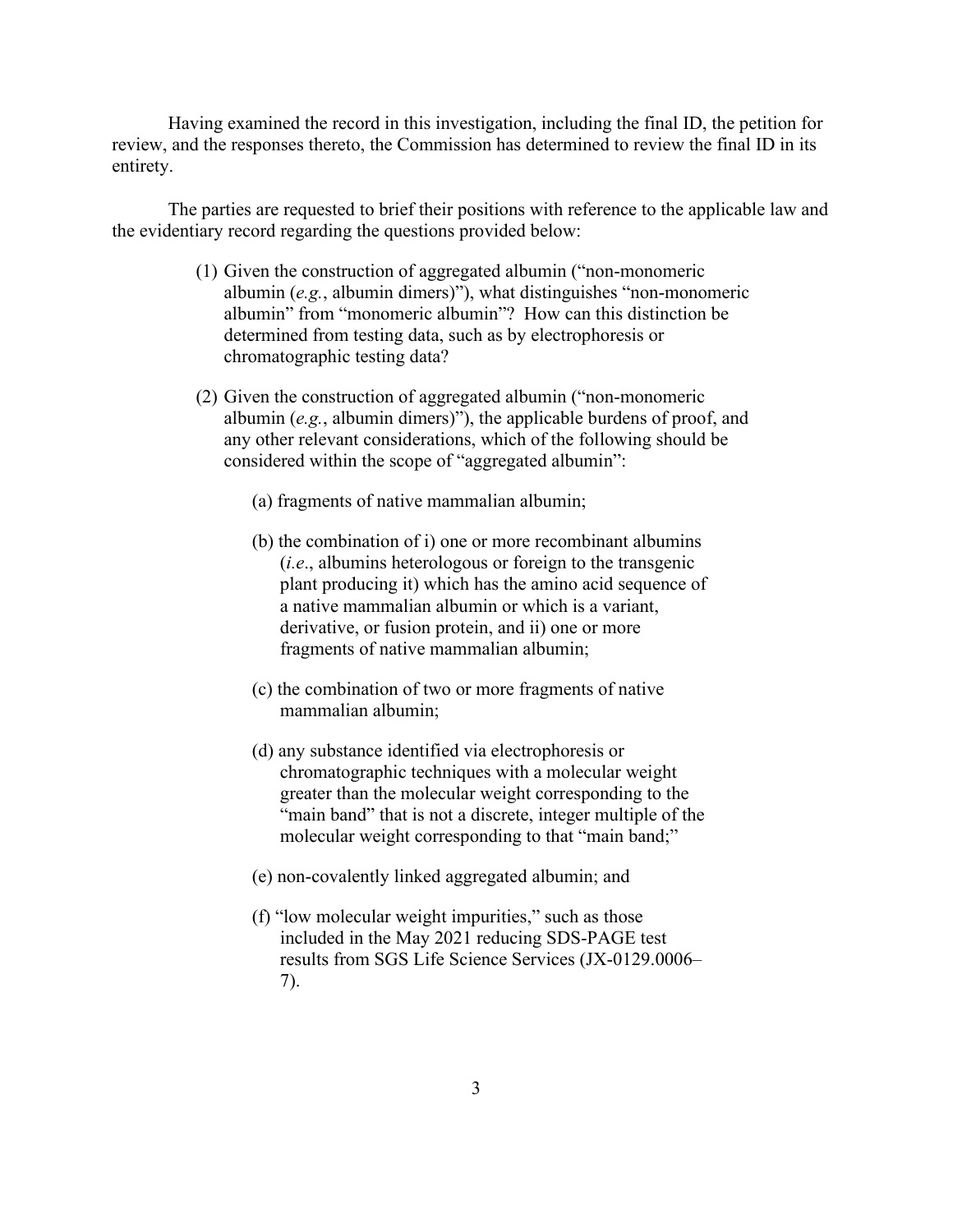- (3) Given the '951 patent specification's identification of "aggregates at around 250 KDa" (*see* col. 72, ll. 51–54), explain:
	- (a) whether the molecular weight(s) of those "aggregates at around 250 KDa" are or are not discrete, integer multiple(s) of the molecular weight(s) of the main band(s) (*see* Figs. 9A and/or 9B); and
	- (b) whether the answer to subpart (a) above affects the result of any responses to  $(2)(a)$ –(f)?
- (4) Does the parties' agreement that dimers are the simplest form of an aggregated albumin preclude any of the species in  $(2)(a)$ –(f) from contributing towards "aggregated albumin"?
- (5) Does the resolution of whether any of  $(2)(a)$ –(f) are within the scope of "aggregated albumin" (or what constitutes "non-monomeric albumin") require further claim construction, or are these determinations purely factual? If further claim construction is required, should the Commission remand the investigation to the ALJ?
- (6) If species identified in (2)(d) that are detected via an electrophoresis or chromatographic technique are within the scope "aggregated albumin," could an assay that does not use molecular weight markers or standards be able to determine whether or not a sample has "less than 2% aggregated albumin"?
- (7) How can the Commission determine whether species detected via an electrophoresis, chromatographic, or other technique retain the biological or therapeutically beneficial activity of native mammalian albumin? If the Commission is unable to determine whether such a species retains that activity, how should that inability factor into determining whether a product satisfies the "less than 2% aggregated albumin" claim limitation, considering, for example, the burdens of proof?
- (8) In instances where species detected in electrophoresis or chromatographic techniques are determined not to be within the scope of "aggregated albumin," how is the percentage of "aggregated albumin" calculated? Is the percentage of "aggregated albumin" calculated by dividing the sum total of "band volume" (or equivalent) of species within the scope of aggregated albumin by the sum total of the band volume of both "aggregated" and non-"aggregated" albumin?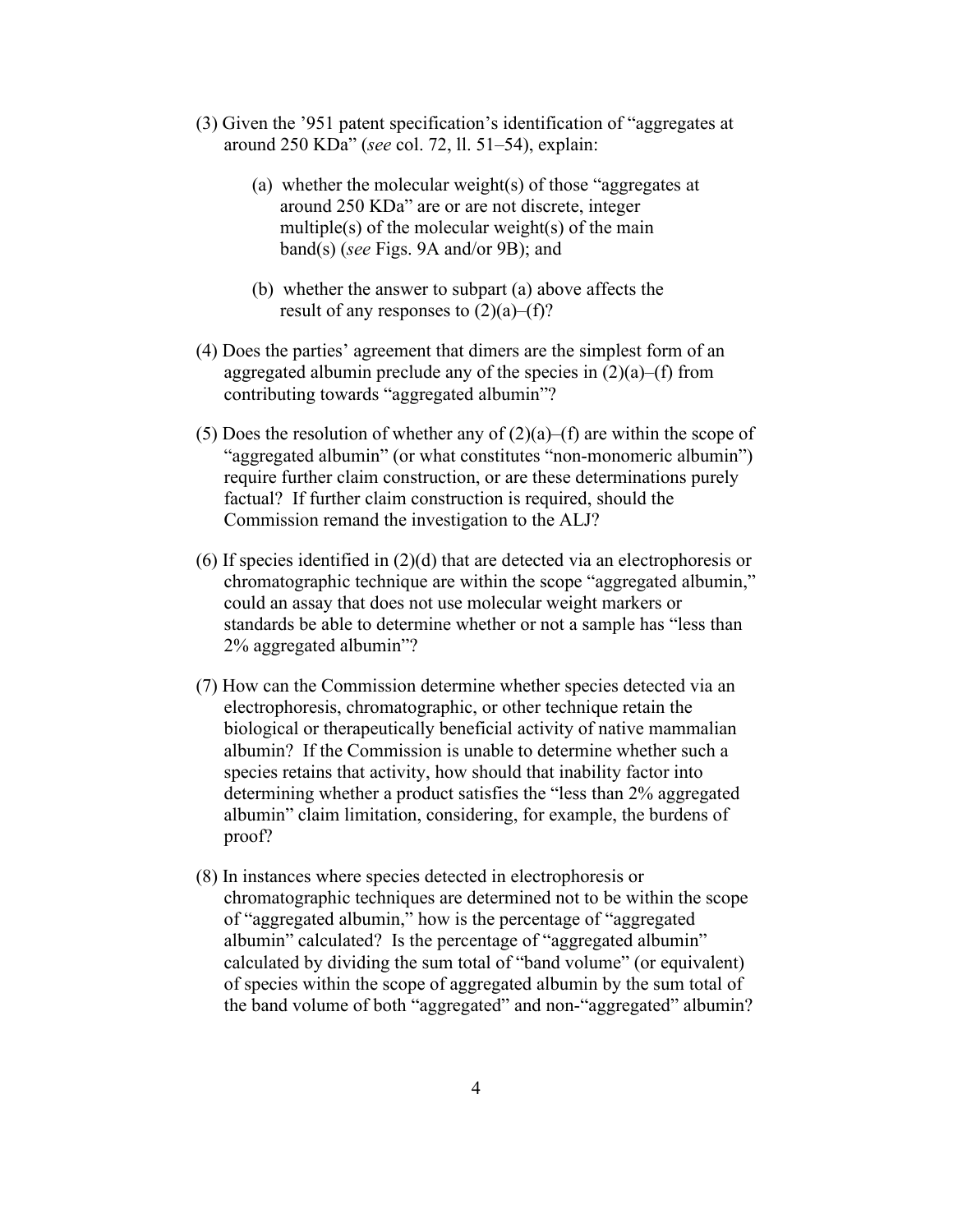- (9) How should the Commission address the situation where the accused products or domestic industry products are found to satisfy the "less than 2% aggregated albumin" claim limitation under one testing methodology, but not under another?
- (10) Assuming the reducing agents used in reducing SDS-PAGE convert aggregated albumin into "monomeric albumin," does the evidence show the extent that reducing agents do so? Please specify whether the evidence of conversion, if any, depends on the form of the product (for example, lyophilized/freeze dried powder versus liquid products).
- (11) If Optibumin is found to be the only asserted product to satisfy the technical prong of the domestic industry requirement for the '951 patent and the scope of the products that can be considered in the economic prong analysis include only Optibumin, discuss whether (and why or why not) Complainant Ventria's investments and expenditures in the alleged domestic industry are significant and/or substantial within the meaning of 19 U.S.C.  $1337(a)(3)(A)$ , (B), and/or (C) with citations to record evidence.

In connection with the final disposition of this investigation, the statute authorizes issuance of, *inter alia*, (1) an exclusion order that could result in the exclusion of the subject articles from entry into the United States, and/or (2) cease and desist orders that could result in the respondents being required to cease and desist from engaging in unfair acts in the importation and sale of such articles. Accordingly, the Commission is interested in receiving written submissions that address the form of remedy, if any, that should be ordered. If a party seeks exclusion of an article from entry into the United States for purposes other than entry for consumption, the party should so indicate and provide information establishing that activities involving other types of entry either are adversely affecting it or are likely to do so. For background, *see Certain Devices for Connecting Computers via Telephone Lines*, Inv. No. 337- TA-360, USITC Pub. No. 2843, Comm'n Op. at 7–10 (Dec. 1994).

The statute requires the Commission to consider the effects of that remedy upon the public interest. The public interest factors the Commission will consider include the effect that an exclusion order and/or cease and desist orders would have on: (1) the public health and welfare, (2) competitive conditions in the U.S. economy, (3) U.S. production of articles that are like or directly competitive with those that are subject to investigation, and (4) U.S. consumers. The Commission is therefore interested in receiving written submissions that address the aforementioned public interest factors in the context of this investigation.

Please address the following questions relevant to the public interest considerations in this investigation, including evidence in support:

1) Please identify Healthgen's customers of the accused products and state the uses for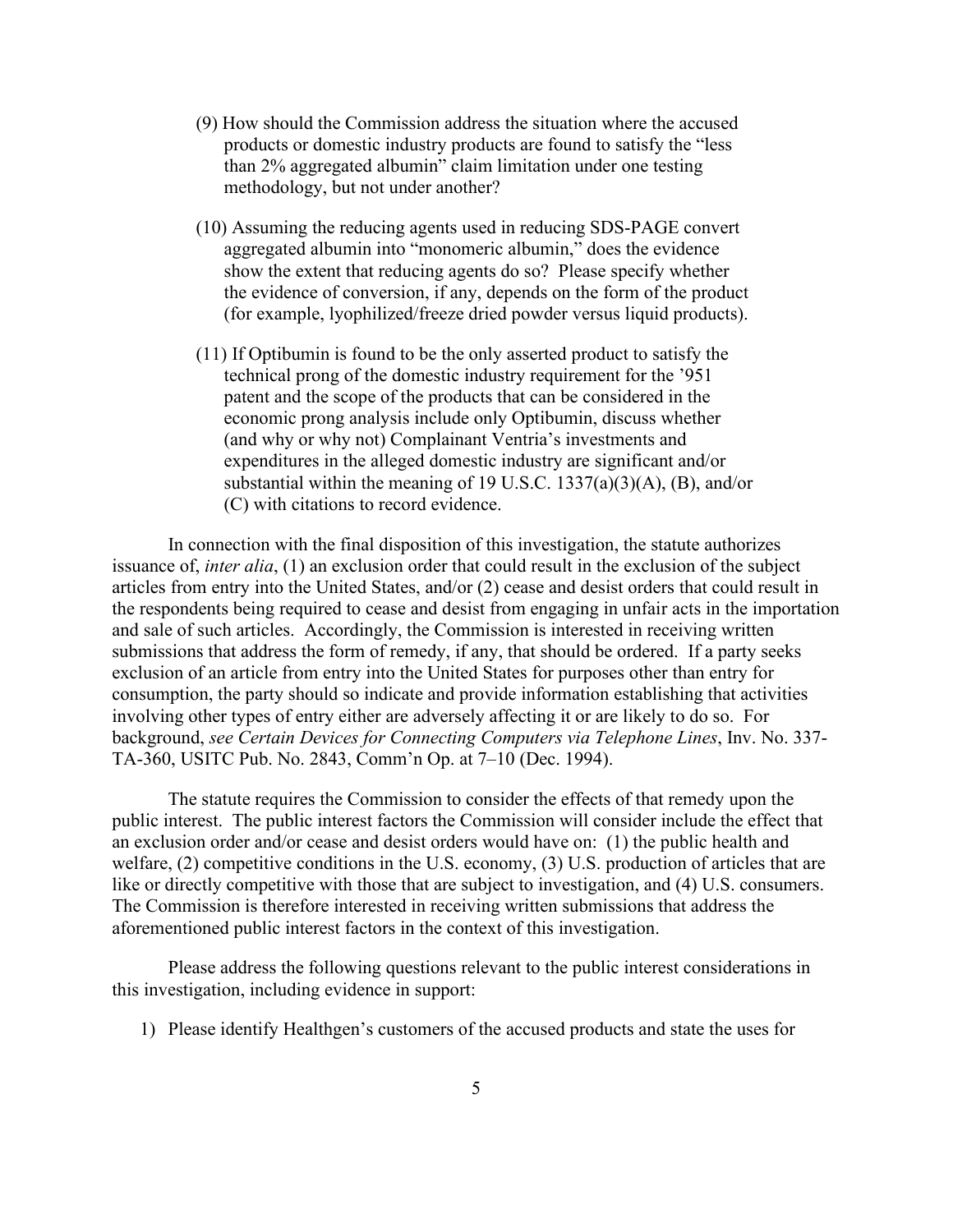which these customers are using its products. Are Ventria's products substitutes for these products and uses?

- 2) Is there any vaccine or therapeutics research currently using Healthgen's accused products? If so, please describe.
- 3) For any current uses of the accused products, can Ventria's products be used as substitutes?
- 4) Can Ventria adequately supply U.S. demand for rHSA products?
- 5) Are there uses for which a pHSA product cannot substitute for a plant-based rHSA product? To what extent should pHSA products be considered when examining the question of available substitutes for the accused products?

If the Commission orders some form of remedy, the U.S. Trade Representative, as delegated by the President, has 60 days to approve, disapprove, or take no action on the Commission's determination. *See* Presidential Memorandum of July 21, 2005, 70 FR 43251 (July 26, 2005). During this period, the subject articles would be entitled to enter the United States under bond, in an amount determined by the Commission and prescribed by the Secretary of the Treasury. The Commission is therefore interested in receiving submissions concerning the amount of the bond that should be imposed if a remedy is ordered.

**WRITTEN SUBMISSIONS**: The parties to the investigation are requested to file written submissions on the questions identified in this notice. Parties to the investigation, interested government agencies, and any other interested parties are encouraged to file written submissions on the issues of remedy, the public interest, and bonding. Such initial written submissions should include views on the RD that issued on April 7, 2022.

Initial written submissions, limited to 80 pages, must be filed no later than the close of business on June 20, 2022. Complainants are requested to identify the form of the remedy sought and to submit proposed remedial orders for the Commission's consideration. Complainants are also requested to state the HTSUS subheadings under which the accused articles are imported, and to supply identification information for all known importers of the accused products. Reply submissions, limited to 50 pages, must be filed no later than the close of business on June 27, 2022. No further submissions on these issues will be permitted unless otherwise ordered by the Commission.

Persons filing written submissions must file the original document electronically on or before the deadlines stated above. The Commission's paper filing requirements in 19 CFR 210.4(f) are currently waived. 85 FR 15798 (Mar. 19, 2020). Submissions should refer to the investigation number ("Inv. No. 337-TA-1238") in a prominent place on the cover page and/or the first page. (*See* Handbook for Electronic Filing Procedures, *[https://www.usitc.gov/](https://www.usitc.gov/documents/handbook_on_filing_procedures.pdf)  documents/handbook on filing procedures.pdf*). Persons with questions regarding filing should contact the Secretary at (202) 205-2000.